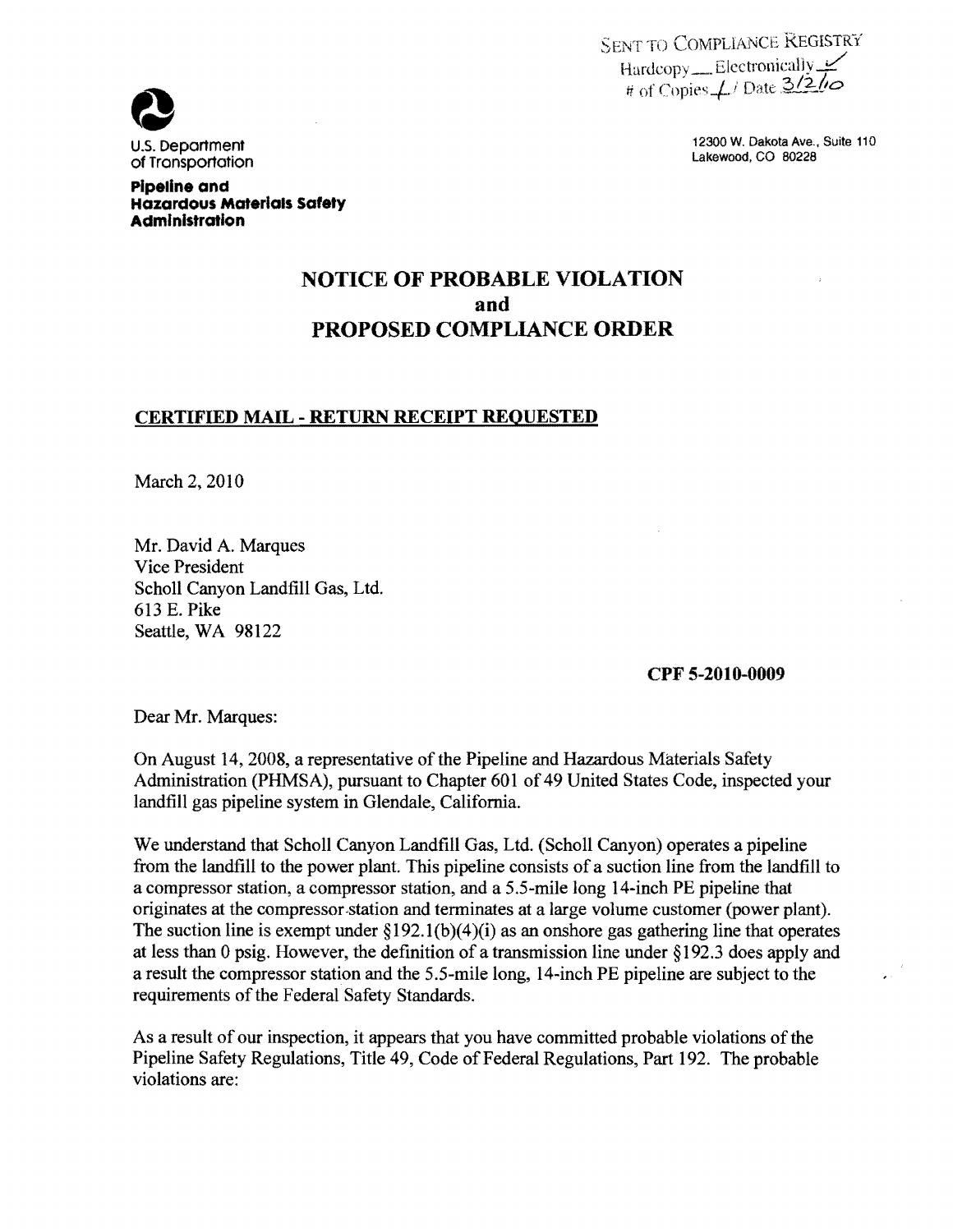1. §192.13 What general requirements apply to pipelines regulated under this part?

(a) No person may operate a segment of pipeline that is readied for service listed in the first column that is readied for service after the date in the second column, unless:

(1) The pipeline has been designed, installed, constructed; initially inspected, and initially tested in accordance with this part; or

| <b>Pipeline</b>                                                                              | Date                 |
|----------------------------------------------------------------------------------------------|----------------------|
| <b>Offshore gathering line</b>                                                               | July 31, 1977        |
| Regulated onshore gathering line<br>to which this part did not apply<br>until April 14, 2006 | <b>March 15 2007</b> |
| All other pipelines                                                                          | March 12, 1971       |

and,

(b) No person may operate a segment of pipeline listed in the first column that is replaced, relocated, or otherwise changed after the date in the second column, unless that replacement, relocation, or change has been made in accordance with this part.

| <b>Pipeline</b>                                                                               | Date                  |
|-----------------------------------------------------------------------------------------------|-----------------------|
| Offshore gathering line.                                                                      | <b>July 31, 1977.</b> |
| Regulated onshore gathering line<br>to which this part did not apply<br>until April 14, 2006. | March 15 2007.        |
| All other pipelines.                                                                          | November 12, 1970.    |

and,

#### (c) Each operator shall maintain, modify as appropriate, and follow the plans, procedures, and programs that it is required to establish under this part.

At the time of the inspection, Scholl Canyon did not have the required written plans, procedures, and programs to operate their 5.5-mile long transmission pipeline. That pipeline was built in 1994 and must comply.with Federal Pipeline Safety Regulations.

#### 2. §199.1 Scope (Drug and Alcohol Testing)

This part requires operators of pipeline facilities subject to Part 192, 193, or 195 of this Chapter to test covered employees for the presence of prohibited drugs and alcohol.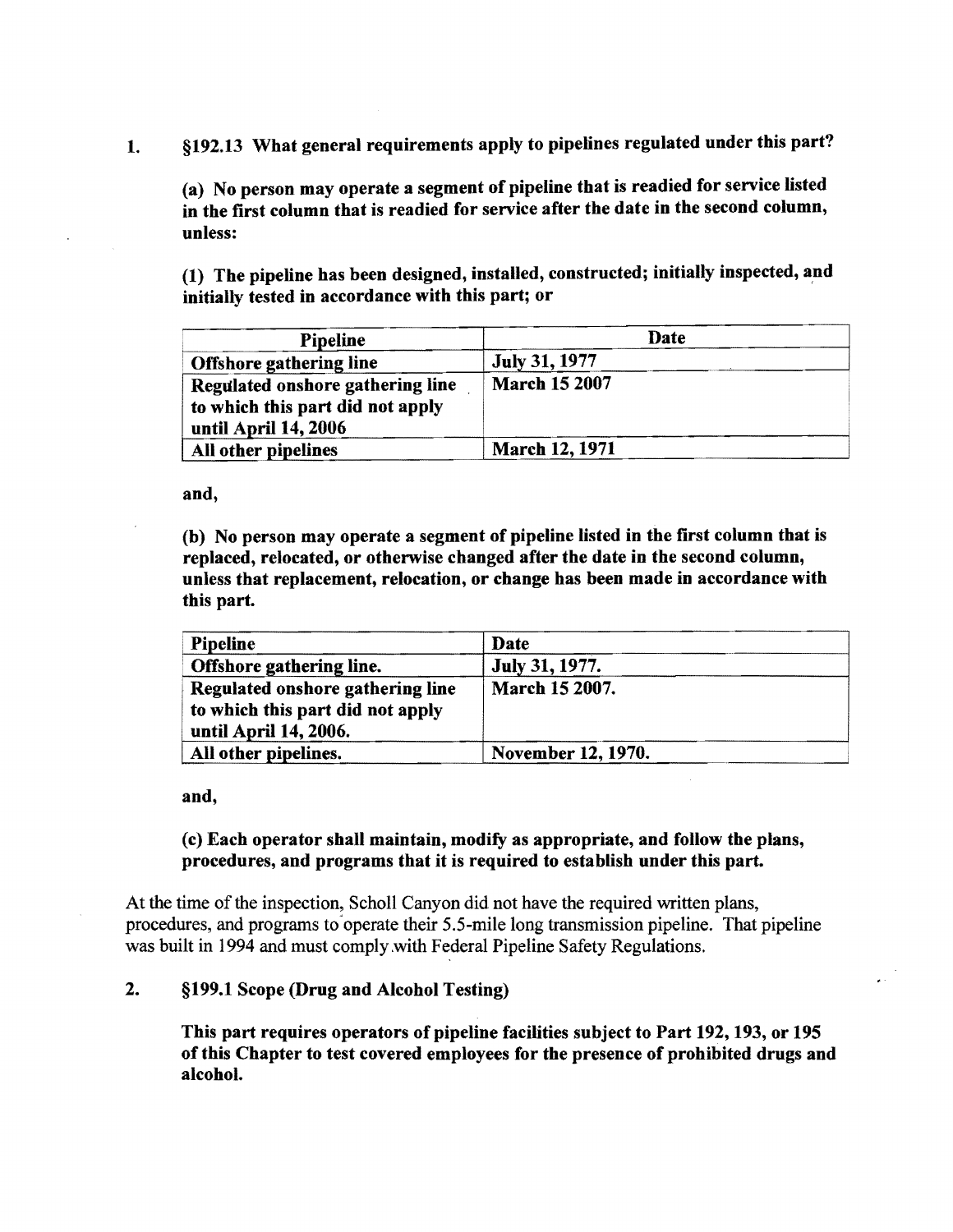At the time of the inspection, Scholl Canyon did not have written Anti-drug Plan or Alcohol Misuse Prevention Program. It appears that Scholl Canyon has not tested employees or contractors as required by Part 199.

#### Proposed Compliance Order

With respect to items 1 and 2, pursuant to 49 United States Code  $\S$  60118, the Pipeline and. Hazardous Materials Safety Administration proposes to issue a Compliance Order to Scholl Canyon. Please refer to the *Proposed Compliance Order,* which is enclosed and made a part of this Notice.

#### Response to this Notice

Enclosed as part of this Notice is a document entitled Response Options for Pipeline Operators in Compliance Proceedings. Please refer to this document and note the response options. Be advised that all material you submit in response to this enforcement action is subject to being made publicly available. If you believe that any portion of your responsive material qualifies for confidential treatment under 5 U.S.C. 552(b), along with the complete original document you must provide a second copy of the document with the portions you believe qualify for confidential treatment redacted and an explanation of why you believe the redacted information qualifies for confidential treatment under 5 U.S.C. 552(b). If you do not respond within 30 days of receipt of this Notice, this constitutes a waiver of your right to contest the allegations in this Notice and authorizes the Associate Administrator for Pipeline Safety to find facts as alleged in this Notice without further notice to you and to issue a Final Order.

In your correspondence on this matter, please refer to **CPF 5-2010-0009** and for each document you submit, please provide a copy in electronic format whenever possible.

Sincerely,

Chris Hoidal Heredi

Director, Western Region Pipeline and Hazardous Materials Safety Administration

Enclosures: *Proposed Compliance Order Response Option for Pipeline Operators in Compliance Proceedings* 

cc: PHP-60 Compliance Registry PHP-500 P. Nguyen (#122102)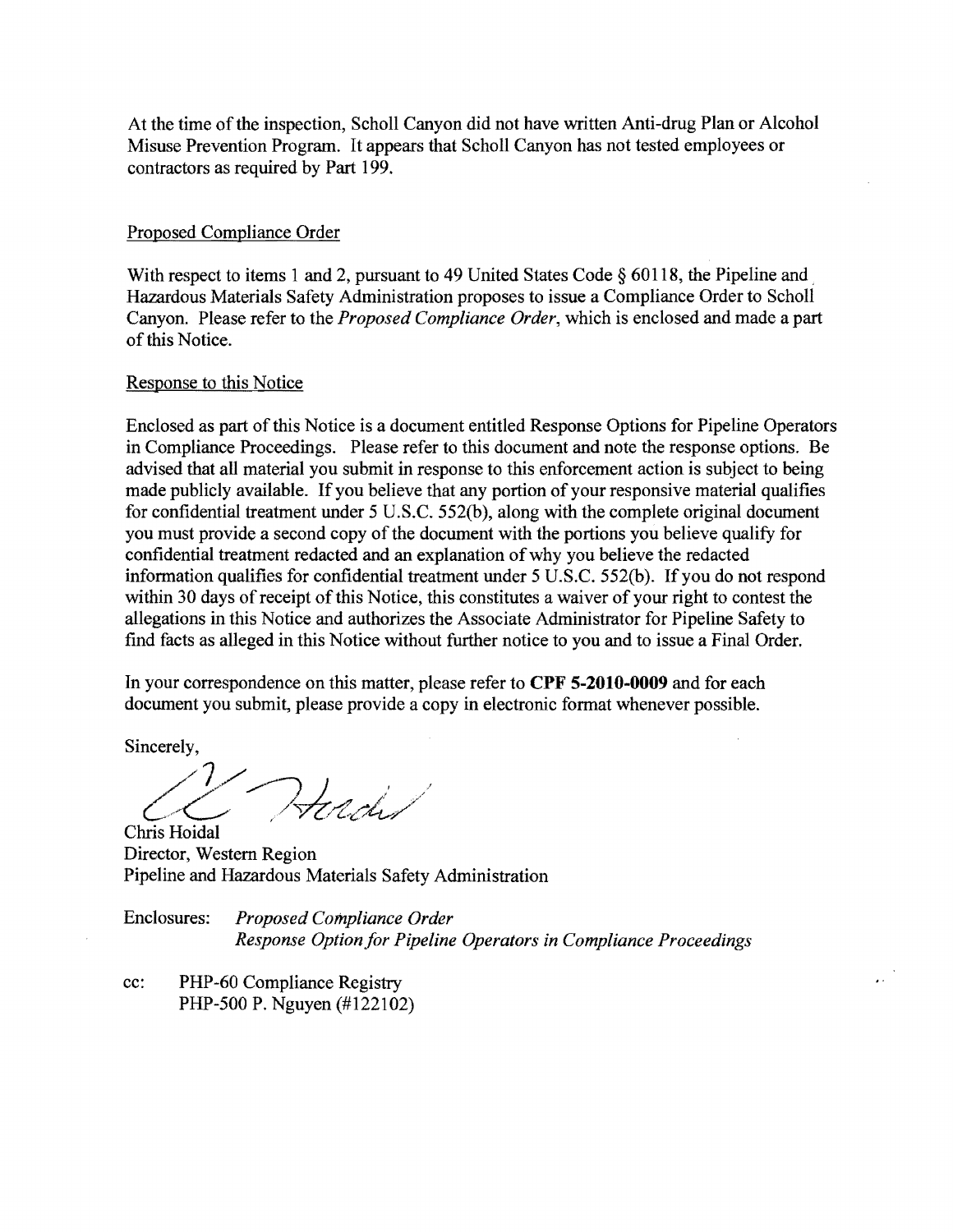#### **PROPOSED COMPLIANCE ORDER**

Pursuant to 49 United States Code, §60118, the Pipeline and Hazardous Materials Safety Administration (PHMSA) proposes to issue to Scholl Canyon Landfill Gas, Ltd. (Scholl Canyon) a Compliance Order incorporating the following requirements to assure the compliance of Scholl Canyon Landfill Gas, Ltd. with the pipeline safety regulations.

- 1. In regard to §192.13(c) of Item Number 1 of the Notice, Scholl Canyon must prepare and implement the required plans, procedures, and programs.
- 2. In regard to Item Number 2 of the Notice, Scholl Canyon must prepare and implement an Anti-drug Plan and Alcohol Misuse Prevention Program in accordance with the requirements of 49 CFR Part 199.
- 3. Scholl Canyon shall maintain documentation of the safety improvement cost associated with fulfilling this Compliance Order and submit the total cost to Chris Hoidal, Director, Western Region, Pipeline and Hazardous Materials Safety Administration.
- 4. The inspection required by Item 1 above must be completed within 120 days of issuance of the Final Order. The plans, procedures, and programs required by Items 2, 3 and 4 and associated costs to develop them must be submitted within 120 days of issuance of the Final Order.

 $\sim$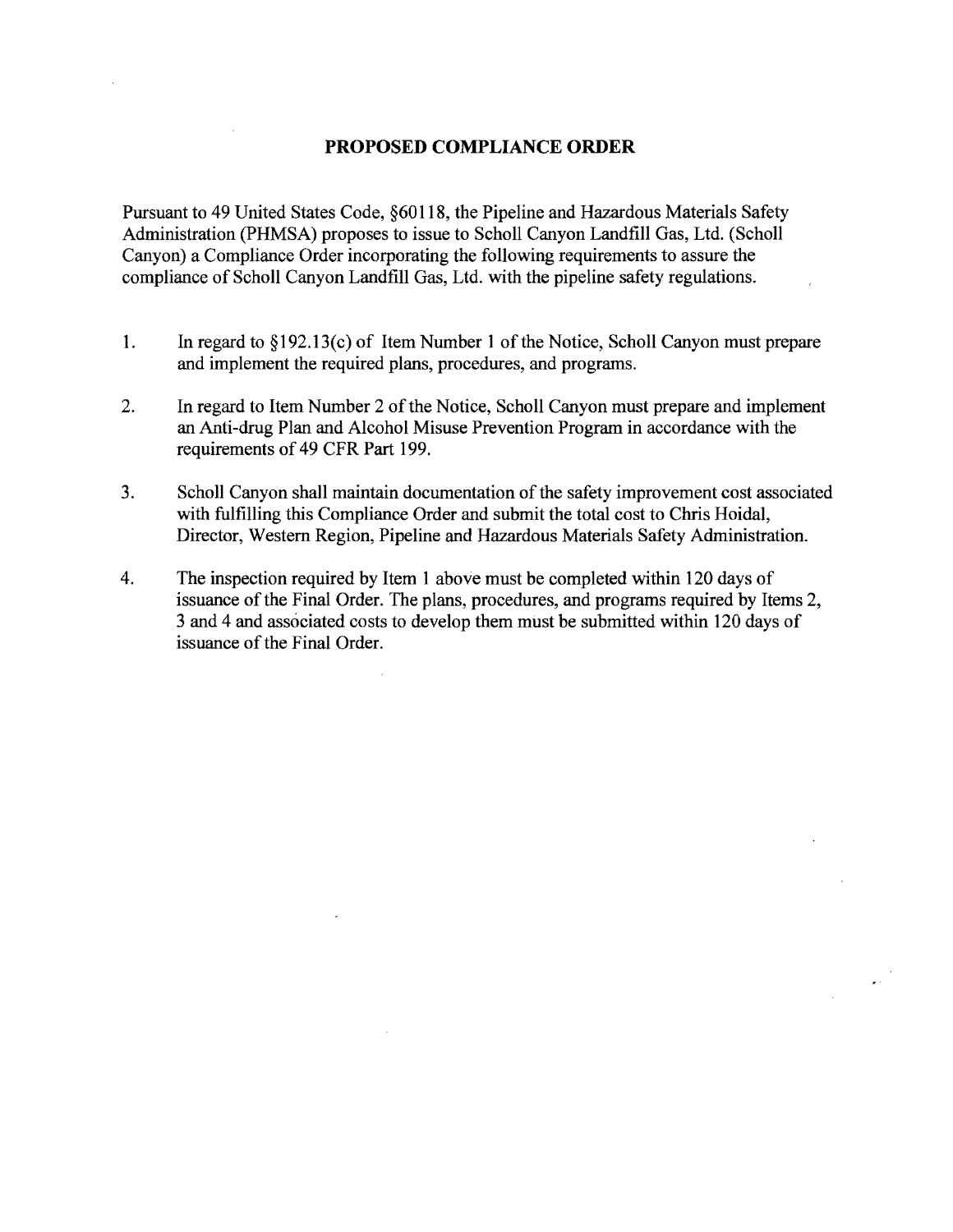## **Response Options for Pipeline Operators in Compliance Proceedings**

The requirements of49 C.F.R. Part 190, Subpart B (§§ 190.201-190.237) govern response to Notices issued by a Regional Director, Pipeline and Hazardous Materials Safety Administration (PHMSA).

Be advised that all material submitted by a respondent in response to an enforcement action is subject to being made publicly available. If you believe that any portion of your responsive material qualifies for confidential treatment under 5 V.S.C. 552(b), along with the complete original document you must provide a second copy of the document with the portions you believe qualify for confidential treatment redacted and an explanation of why you believe the redacted information qualifies for confidential treatment under 5 V.S.C. 552(b).

## 1. **Procedures for Responding to a NOTICE OF PROBABLE VIOLATION:**

Within 30 days of receipt of a Notice of Probable Violation, the respondent shall respond to the Regional Director who issued the Notice in the following way:

- a. When the Notice contains a proposed **CIVIL PENALTY**\* --
	- 1. If you are not contesting any violations alleged in the Notice, pay the proposed civil penalty and advise the Regional Director of the payment. This authorizes PHMSA to issue an order making findings of violation and upon confirmation that the payment has been received PHMSA will close the case with prejudice to the respondent. Payment terms are outlined below;
	- 2. Ifyou are not contesting any violations alleged in the Notice but wish to submit written explanations, information, or other materials you believe warrant mitigation of the civil penalty, you may submit such materials. This authorizes PHMSA to make findings and to issue a Final Order assessing a penalty amount up to the amount proposed in the Notice. Refer to 49 C.F.R. § 190.225 for assessment considerations, which include the respondent's ability to pay and the effect on the respondent's ability to stay in business, upon which civil penalties are based;
	- 3. If you are contesting one or more of the items in the Notice but are not requesting an oral hearing, submit a written response to the allegations and/or seek elimination or mitigation of the proposed civil penalty; or
	- 4. Request a hearing as described below to contest the allegations and/or proposed assessment of a civil penalty.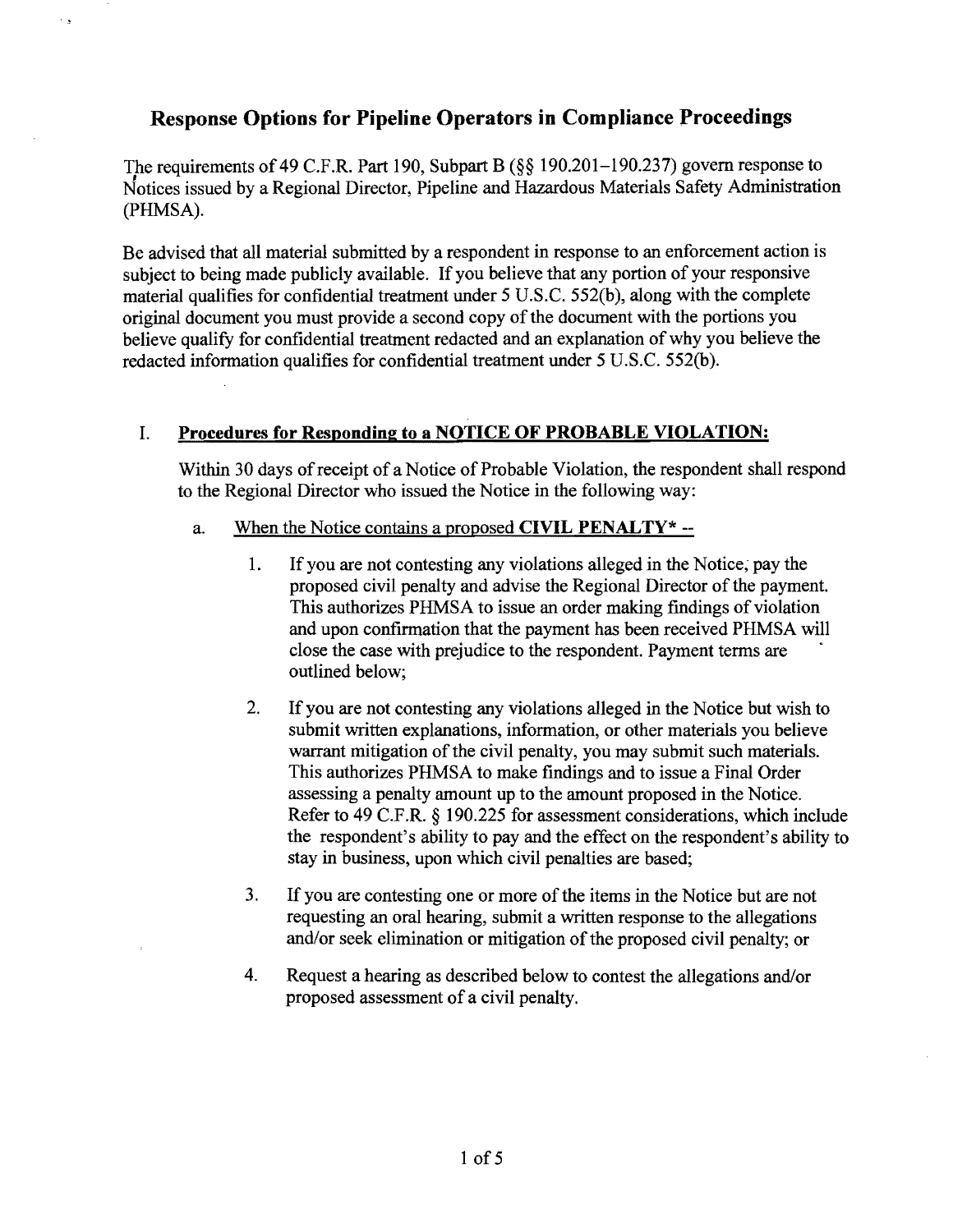#### b. When the Notice contains a proposed **COMPLIANCE ORDER**<sup>\*</sup>  $-$ </sup>

 $\lambda$ 

- 1. If you are not contesting the compliance order, notify the Regional Director that you intend to take the steps in the proposed compliance order;
- 2. If you are not contesting the compliance order but wish to submit written explanations, information, or other materials you believe warrant modification of the proposed compliance order in whole or in part, or you seek clarification of the terms of the proposed compliance order, you may submit such materials. This authorizes PHMSA to make findings and issue a compliance order;
- 3. If you are contesting the proposed compliance order but are not requesting an oral hearing, submit written explanations, information, or other materials in answer to the allegations in the Notice and stating your reasons for objecting to the proposed compliance order items in whole or in part; or
- 4. Request a hearing as described below to contest the allegations and/or proposed compliance order items.

#### c. When the Notice contains a WARNING ITEM --

No written response is required. The respondent is warned that if it does not take appropriate action to correct these items, enforcement action will be taken if a subsequent inspection reveals a violation.

\* Failure of the respondent to respond to the Notice within 30 days of receipt constitutes a waiver of the right to contest the allegations in the Notice and authorizes the Associate Administrator for Pipeline Safety to find facts as alleged in the Notice without further notice to the respondent and to issue a Final Order.

## II. Procedures for Responding to a NOTICE OF AMENDMENT\*--

Within 30 days of receipt of a Notice of Amendment, the respondent shall respond to the Regional Director who issued the Notice in the following way:

- a. If you are not contesting the Notice, notify the Regional Director of your plans to address the inadequacies identified in the Notice;
- b. If you are not contesting the Notice but wish to submit written explanations, information, or other materials you believe warrant modification of the Notice of Amendment in whole or in part, or you seek clarification of the terms of the

 $\sim$   $\sim$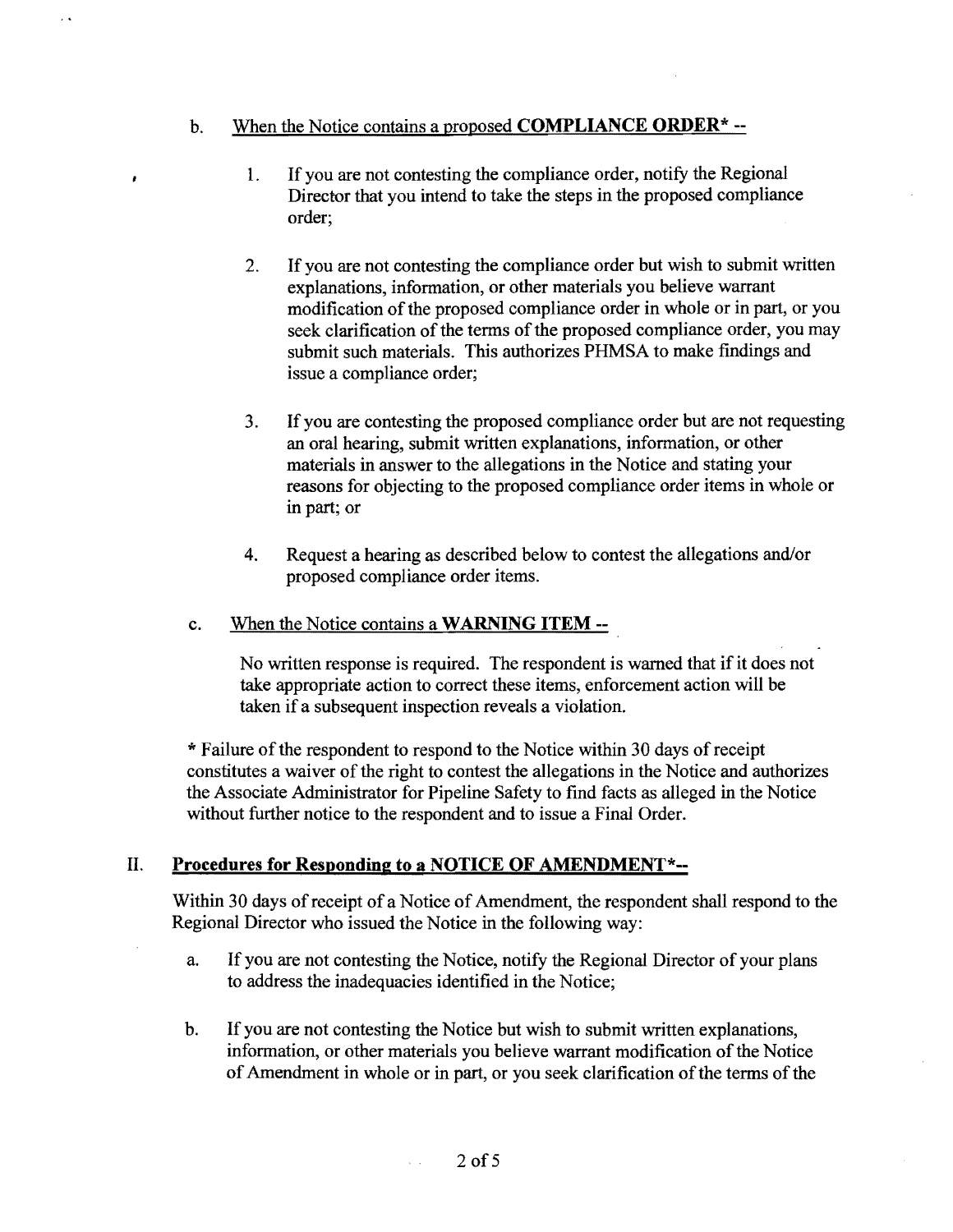Notice of Amendment, you may submit such materials. This authorizes PHMSA to make findings and issue an Order Directing Amendment;

- c. If you are contesting the Notice of Amendment but are not requesting an oral hearing, submit written explanations, information, or other materials in answer to the allegations in the Notice and stating your reasons for objecting to the Notice of Amendment items in whole or in part; or
- d. Request a hearing as described below to contest the allegations in the Notice.

\* Failure of the respondent to respond to the Notice within 30 days of receipt constitutes a waiver of the right to contest the allegations in the Notice and authorizes the Associate Administrator for Pipeline Safety to find facts as alleged in the Notice without further notice to the respondent and to issue a Final Order.

#### III. **Procedure for Requesting a Hearing**

A request for a hearing must be in writing and accompanied by a statement of the issues that the respondent intends to raise at the hearing. The issues may relate to the allegations, new information, or to the proposed compliance order or proposed civil penalty amount. Refer to 49 C.F.R. § 190.225 for assessment considerations upon which civil penalties are based. A respondent's failure to specify an issue may result in waiver ofthe right to raise that issue at the hearing. The respondent's request must also indicate whether or not respondent will be represented by counsel at the hearing. Failure to request a hearing in writing within 30 days of receipt of a Notice waives the right to a. hearing. In addition, if the amount of the proposed civil penalty or the proposed corrective action is less than \$10,000, the hearing will be held by telephone, unless the respondent submits a written request for an in-person hearing. Complete hearing procedures can be found at 49 C.F.R. § 190.211.

#### IV. **Extensions of Time**

 $\cdot$  ,

 $\ddot{\phantom{1}}$ 

 $\cdot$ 

An extension of time to prepare an appropriate response to a Notice may be granted, at the agency's discretion, following submittal of a written request to the Regional Director. The request must indicate the amount of time needed and the reasons for the extension. The request must be submitted within 30 days of receipt of the Notice.

## **V.** Freedom of Information Act

Any material provided to PHMSA by the respondent, and materials prepared by PHMSA including the Notice and any order issued in this case, may be considered public information and subject to disclosure under the Freedom of Information Act (FOIA). If you believe the information you are providing is security sensitive, privileged, confidential or may cause your company competitive disadvantages, please clearly identify the material and provide justification why the documents, or portions of a document, should not be released under FOIA. If we receive a request for your material, we will notify you ifPHMSA, after reviewing the materials and your provided justification, determines that withholding the materials does not meet any exemption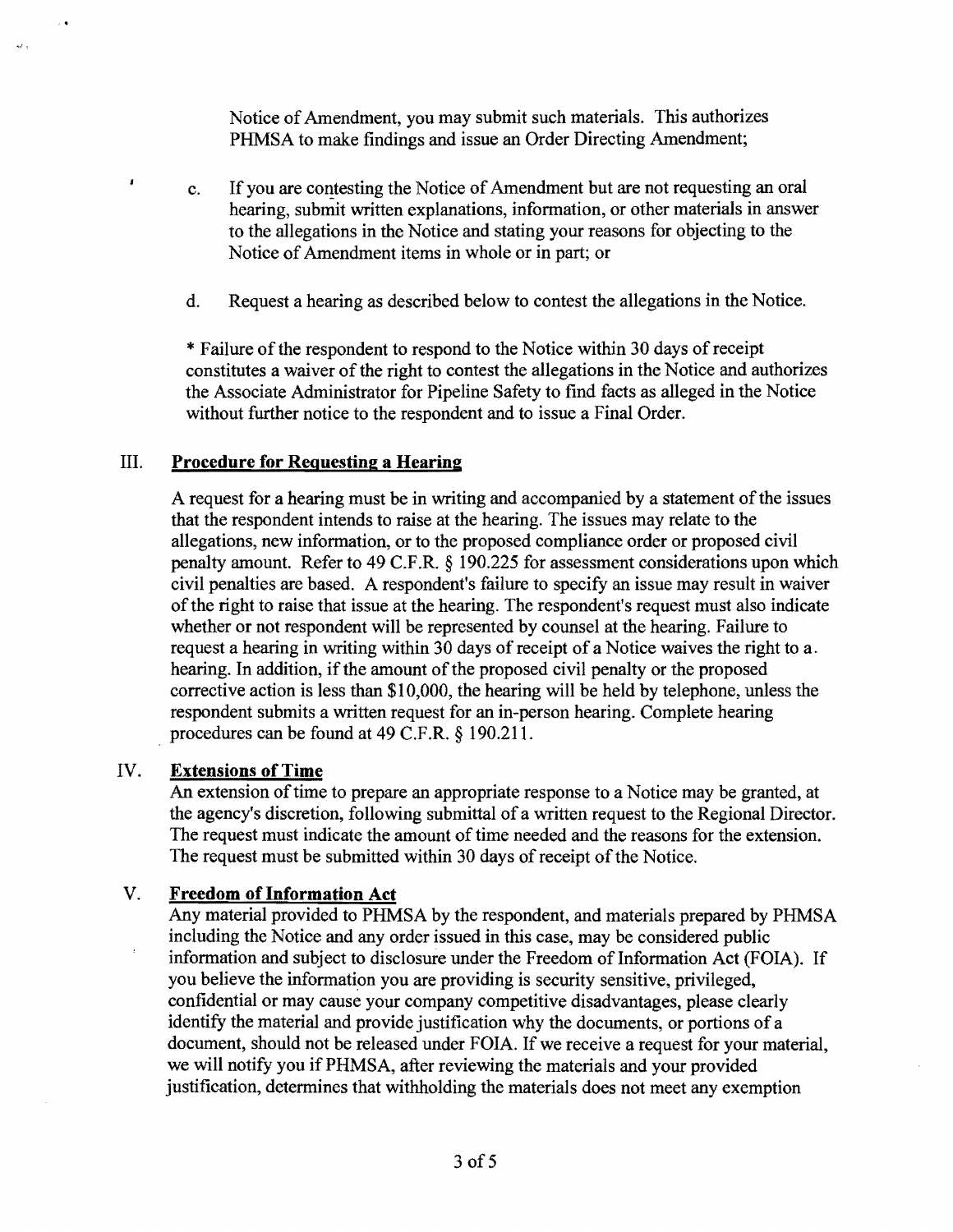provided under the FOIA. You may appeal the agency's decision to release material under the FOIA at that time. Your appeal will stay the release of those materials until a final decision is made.

#### VI. Small Business Regulatory Enforcement Fairness Act Information

The Small Business and Agricultural Regulatory Enforcement Ombudsman and 10 Regional Fairness Boards were established to receive comments from small businesses about federal agency enforcement actions. The Ombudsman will annually evaluate the enforcement activities and rate each agency's responsiveness to small business. If you wish to comment on the enforcement actions of the Pipeline and Hazardous Materials Safety Administration, call 1-888-REG-FAIR (1-888-734-3247) or go to http://www.sba.gov/ombudsman/dsp\_faq.html.

#### VII. Payment Instructions

#### *Civil Penalty Payments ofLess Than \$10,000*

Payment of a civil penalty of less than \$10,000 proposed or assessed, under Subpart B of Part 190 of the Pipeline Safety Regulations can be made by certified check, money order or wire transfer. Payment by certified check or money order (containing the CPF Number for this case) should be made payable to the "Department of Transportation" and should be sent to:

Federal Aviation Administration Mike Monroney Aeronautical Center Financial Operations Division (AMZ-341) P.O. Box 269039 Oklahoma City, OK 73125-4915

Wire transfer payments of less than \$10,000 may be made through the Federal Reserve Communications System (Fedwire) to the account of the U.S. Treasury. Detailed instructions are provided below. Questions concerning wire transfer should be directed to the Financial Operations Division at (405) 954-8893, or at the above address.

#### *Civil Penalty Payments of*\$1*0,000 or more*

Payment of a civil penalty of \$10,000 or more proposed or assessed under Subpart B of Part 190 of the Pipeline Safety Regulations must be made wire transfer (49 C.F.R. § 89.21 (b)(3)), through the Federal Reserve Communications System (Fedwire) to the account of the U.S. Treasury. Detailed instructions are provided below. Questions concerning wire transfers should be directed to the Financial Operations Division at (405) 954-8893, or at the above address.